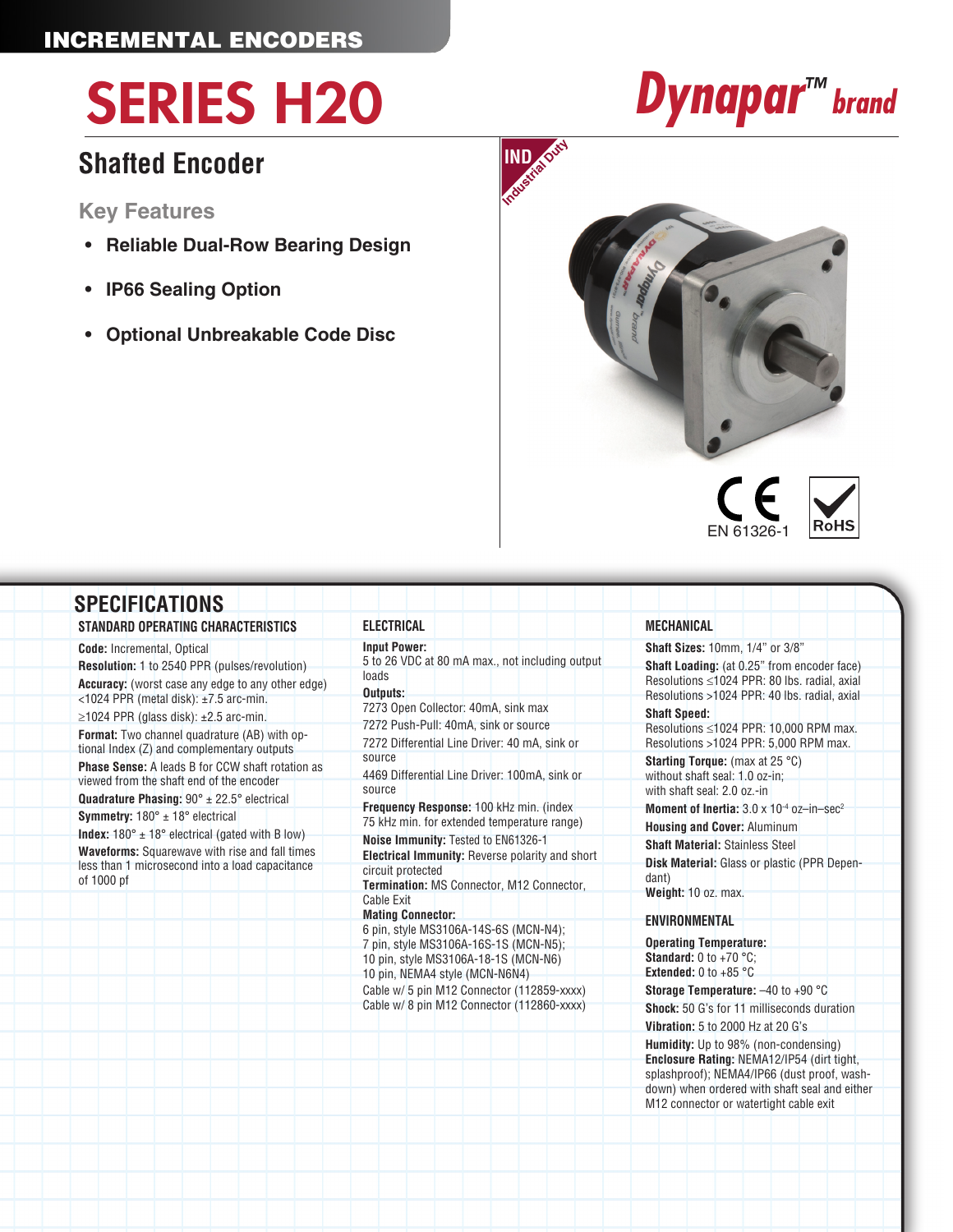## INCREMENTAL ENCODERS



## SERIES H20

### **Ordering Information**

To order, complete the model number with code numbers from the table below:

|                                                                           |                                                                                                                                                                                                       |                                | Code 1: Model Code 2: PPR Code3: Housing Code 4: Shaft |                                                                                                                               | Code 5: Face Mount   Code 6: Pilot, Seal                                                                                                                                                                                |                                                                                                                                                                                                                       | Code 7: Electrical                                                                                                                                                                                                                                                                                                                                                                                                                                                                                                                                                                                                                                                                                                                                                                      | Code 8: Termination                                                                                                                                                                                                                                                                                                                                                                                                                                                                                                                                                                                                                                                                                                                                                                                                                                                                        | Code 9: Options                                                             |
|---------------------------------------------------------------------------|-------------------------------------------------------------------------------------------------------------------------------------------------------------------------------------------------------|--------------------------------|--------------------------------------------------------|-------------------------------------------------------------------------------------------------------------------------------|-------------------------------------------------------------------------------------------------------------------------------------------------------------------------------------------------------------------------|-----------------------------------------------------------------------------------------------------------------------------------------------------------------------------------------------------------------------|-----------------------------------------------------------------------------------------------------------------------------------------------------------------------------------------------------------------------------------------------------------------------------------------------------------------------------------------------------------------------------------------------------------------------------------------------------------------------------------------------------------------------------------------------------------------------------------------------------------------------------------------------------------------------------------------------------------------------------------------------------------------------------------------|--------------------------------------------------------------------------------------------------------------------------------------------------------------------------------------------------------------------------------------------------------------------------------------------------------------------------------------------------------------------------------------------------------------------------------------------------------------------------------------------------------------------------------------------------------------------------------------------------------------------------------------------------------------------------------------------------------------------------------------------------------------------------------------------------------------------------------------------------------------------------------------------|-----------------------------------------------------------------------------|
| <b>H2</b>                                                                 |                                                                                                                                                                                                       |                                |                                                        |                                                                                                                               |                                                                                                                                                                                                                         |                                                                                                                                                                                                                       |                                                                                                                                                                                                                                                                                                                                                                                                                                                                                                                                                                                                                                                                                                                                                                                         |                                                                                                                                                                                                                                                                                                                                                                                                                                                                                                                                                                                                                                                                                                                                                                                                                                                                                            |                                                                             |
|                                                                           |                                                                                                                                                                                                       |                                |                                                        |                                                                                                                               |                                                                                                                                                                                                                         | Ordering Information                                                                                                                                                                                                  |                                                                                                                                                                                                                                                                                                                                                                                                                                                                                                                                                                                                                                                                                                                                                                                         |                                                                                                                                                                                                                                                                                                                                                                                                                                                                                                                                                                                                                                                                                                                                                                                                                                                                                            |                                                                             |
| 1 Unidirec-<br>tional<br>2 Bidirectional<br>3 Bidirectional<br>with Index | 0001<br>0005<br>0010 0900<br>0012 1000<br>0050 1024<br>0060 1200<br>0100 1250<br>0120 1270<br>0200 1500<br>0240 1600<br>0250 1800<br>0256 1968<br>0300<br>0360 2048<br>0400<br>0500 2500<br>0512 2540 | 0600 0<br>0800<br>2000<br>2400 | Servo<br>Mount<br>Flange<br>1<br>Mount                 | $0$ 3/8" Dia.<br>Shaft with<br>flat<br>1/4" Dia.<br>1<br>Shaft, no<br>flat<br>10 <sub>mm</sub><br>4<br>Dia. Shaft,<br>no flat | <b>0</b> no face mount<br>available when<br>Code 3 is 0:<br>1 (4) $#10-32$<br>@ 1.63" BC<br>$2(3)$ #4-40<br>@ 1.50" BC<br>3 (3) $#6-32$<br>@ 1.75" BC<br>available when<br>Code 3 is 1:<br>4 (4) $#6-32$<br>$@2.00"$ BC | 0.1.18"<br>Dia.<br>Female<br>Pilot<br>11.25"<br>Dia. Male<br>Pilot<br>2 1.25"<br>Dia. Male<br>Pilot with<br>Shaft<br>Seal<br>3 0.69"<br>Dia. Male<br>Pilot<br>0.69"<br>Ι4<br>Dia. Male<br>Pilot with<br>Shaft<br>Seal | 0 5-26V in, 5-26V Open<br>Collector out<br>1 5-26V in, 5-26V Open<br>Collector out with 2.2<br>$k\Omega$ Pullups<br>2 5-26V in, 5-26V<br>Push-Pull out<br>A Same as "0" with<br>extend. temp range<br><b>B</b> Same as "1" with<br>extend. temp range<br>C Same as "2" with<br>extend. temp range<br>available when: Code 1<br>is 1 or 2 and Code 8 is<br>2 through M, Q or R; or<br>Code 1 is 3 and Code 8<br>is 4 thru M, Q or R:<br>3 5-26V in, 5-26V Dif-<br>ferential Line Driver out<br>(7272)<br>4 5-26V in, 5V Differential<br>Line Driver out (7272)<br>5 5-26V in, 5 V Differential<br>Line Driver out (4469)<br>6 5-15V in, 5-15V Dif-<br>ferential Line Driver out<br>(4469)<br>D Same as "3" with<br>extend. temp range<br><b>E</b> Same as "4" with<br>extend. temp range | 0 6 Pin Conn, End Mount<br>1 6 Pin Conn, Side Mount<br>2 7 Pin Conn, End Mount<br>3<br>7 Pin Conn, Side Mount<br>4 10 Pin Conn, End<br>Mount<br>5 10 Pin Conn, Side<br>Mount<br>6 18" Cable, End Exit<br>7 18" Cable, Side Exit<br>36" Cable, End Exit<br>8<br>36" Cable, Side Exit<br>9<br>A 10' Cable, End Exit<br><b>B</b> 10' Cable, Side Exit<br>J 25' Cable, End Exit<br>K 25' Cable, Side Exit<br>N 5 Pin M12 Connector,<br><b>End Mount</b><br>P 5 Pin M12 Connector,<br>Side Mount<br>Q 8 Pin M12 Connector,<br><b>End Mount</b><br>R 8 Pin M12 Connector,<br>Side Mount<br>available when Code 6 is<br>2 or 4:<br>C 18" Sealed CbI, End Exit<br>18" Sealed Cbl, Side<br>D<br>Exit<br>E 36" Sealed Cbl, End Exit<br>F.<br>36" Sealed Cbl, Side<br>Exit<br>10' Sealed Cbl, End Exit<br>G<br>H 10' Sealed Cbl, Side Exit<br>25' Sealed Cbl, End Exit<br>M 25' Sealed Cbl, Side Exit | available when<br>Code $8$ is $0$ to $5$ :<br>PS LED<br>Output<br>Indicator |

### **Cable Assemblies with MS Connector\***

**108594-XXXX** 6 Pin MS, Cable Assy. For Use with Single Ended Outputs **108595-XXXX** 7 Pin MS, Cable Assy. For Use with Single Ended Outputs **108596-XXXX** 7 Pin MS, Cable Assy. For Use with Differential Line Driver w/o Index Outputs **1400635XXXX** 10 Pin MS, Cable Assy. For Use with Differential Line Driver with Index Outputs  **109209-XXXX** NEMA4 10 pin MS, Cable Assy. For Use with Differential Line Driver with Index Outputs

### **Cable Assemblies with M12 Connector\***

**112859-XXXX** 5 Pin M12, Cable Assy. For Use with Single Ended Outputs

**112860-XXXX** 8 Pin M12, Cable Assy. For Use with Single Ended Outputs

**112860-XXXX** 8 Pin M12, Cable Assy. For Use with Differential Line Driver Outputs

**\*Note:** Standard cable length is 10 feet but may be ordered in any length in 5 foot increments. For example, for a 20 foot cable, replace XXXX with -0020.

### **Mating Connectors (no cable)**

**MCN-N4** 6 pin, style MS3106A-14S-6S **MCN-N5** 7 pin, style MS3106A-16S-1S **MCN-N6** 10 pin, style MS3106A-18-1S **MCN-N6N4** 10 pin, NEMA4 style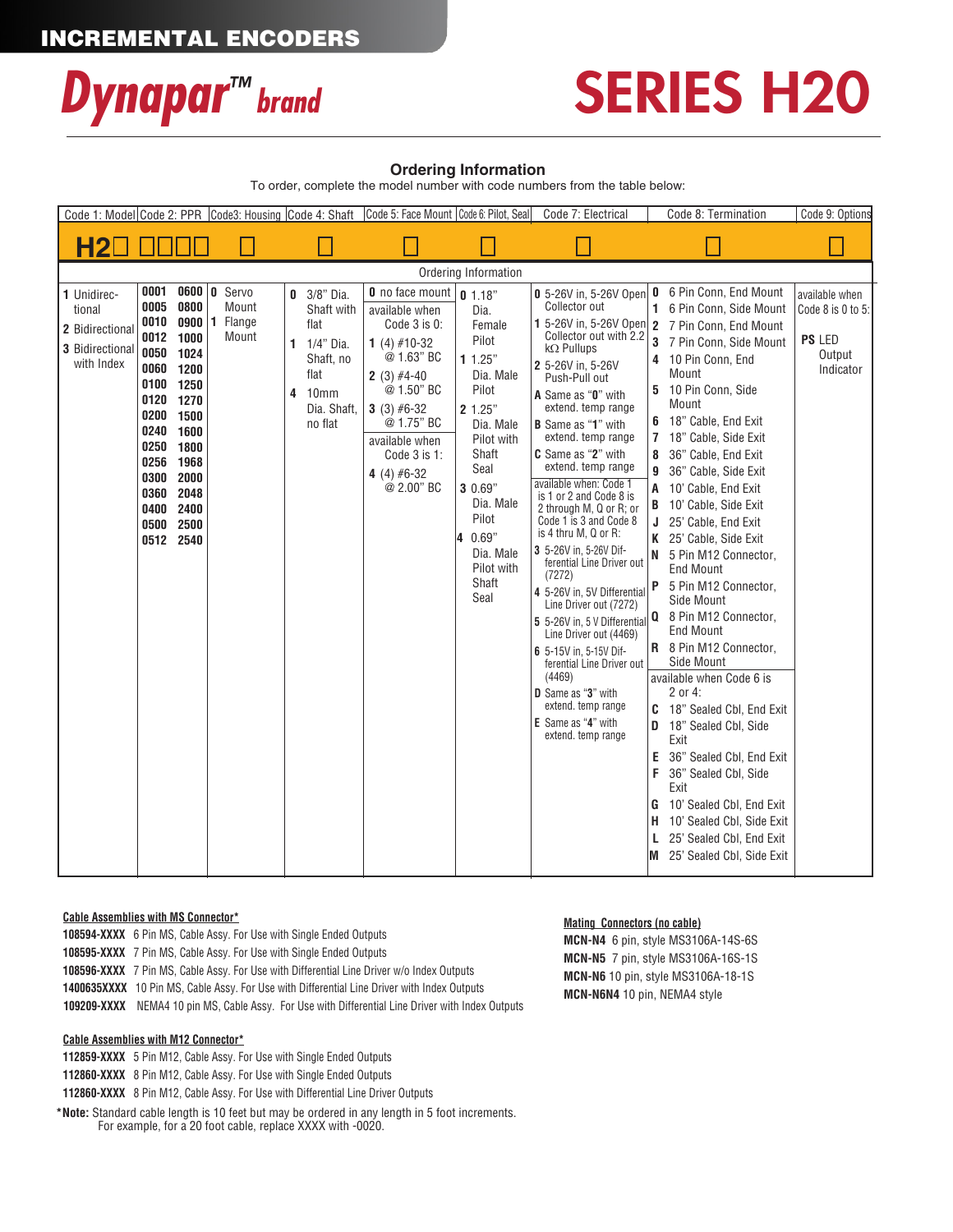## INCREMENTAL ENCODERS

## SERIES H20



## **CONNECTIONS**

### **6, 7 & 10 Pin MS Connectors and Cables - Code 8= 0 to 9, A to M**

Connector & mate/accessory cable assembly pin numbers and wire color information is provided here for reference. Models with direct cable exit carry the color coding as shown in the right hand column.

| Table 1                           |                           |                   |                                                                      |                   |     |                                                       |                                                                                  |                                |                   |
|-----------------------------------|---------------------------|-------------------|----------------------------------------------------------------------|-------------------|-----|-------------------------------------------------------|----------------------------------------------------------------------------------|--------------------------------|-------------------|
| <b>Encoder</b><br><b>Function</b> | <b>6 Pin Single Ended</b> |                   | Cable #108594-XXXX   Cable #108595-XXXX<br><b>7 Pin Single Ended</b> |                   |     | Cable #108596-XXXX<br>7 Pin Dif Line Driver w/o Index | **Cable #109209-XXXX<br>or 1400635XXXX 10 Pin<br><b>Dif Line Driver w/ Index</b> | <b>Cable Exit</b><br>with Seal |                   |
|                                   | Pin                       | <b>Wire Color</b> | Pin                                                                  | <b>Wire Color</b> | Pin | <b>Wire Color</b>                                     | Pin                                                                              | <b>Wire Color</b>              | <b>Wire Color</b> |
| Sig. A                            | E                         | BRN               | A                                                                    | <b>BRN</b>        | A   | <b>BRN</b>                                            | A                                                                                | <b>BRN</b>                     | <b>BRN</b>        |
| Sig. B                            | D                         | <b>ORN</b>        | B                                                                    | <b>ORG</b>        | B   | <b>ORG</b>                                            | B                                                                                | <b>ORG</b>                     | <b>ORG</b>        |
| $Siq. Z^*$                        | C                         | <b>YEL</b>        | C                                                                    | YEL               |     |                                                       | C                                                                                | YEL                            | YEL               |
| Power+V                           | B                         | <b>RED</b>        | D                                                                    | <b>RED</b>        | D   | <b>RED</b>                                            | D                                                                                | <b>RED</b>                     | RED               |
| Com                               | A                         | <b>BLK</b>        | F                                                                    | <b>BLK</b>        | F   | <b>BLK</b>                                            | F                                                                                | <b>BLK</b>                     | <b>BLK</b>        |
| Case                              |                           |                   | G                                                                    | GRN               | G   | GRN                                                   | G                                                                                | GRN                            | GRN               |
| N/C                               | F                         |                   | E                                                                    |                   |     |                                                       | E                                                                                |                                |                   |
| Sig. A                            |                           |                   |                                                                      |                   | C   | <b>BRN/WHT</b>                                        | Н                                                                                | <b>BRN/WHT</b>                 | <b>BRN/WHT</b>    |
| Sig. B                            |                           |                   |                                                                      |                   | F   | ORG/WHT                                               |                                                                                  | ORG/WHT                        | ORG/WHT           |
| $Sig. Z^*$                        |                           |                   |                                                                      |                   |     |                                                       | J                                                                                | YEL/WHT                        | YEL/WHT           |

#### **5 & 8 Pin M12 Accessory Cables when Code 8= N to R**

Connector pin numbers and cable assembly wire color information is provided here for reference.

| Table 2                           |                                            |                                                 |                          |                                                 |                                                 |                   |  |  |  |
|-----------------------------------|--------------------------------------------|-------------------------------------------------|--------------------------|-------------------------------------------------|-------------------------------------------------|-------------------|--|--|--|
| <b>Encoder</b><br><b>Function</b> |                                            | Cable #112859-XXXX<br><b>5 Pin Single Ended</b> |                          | Cable #112860-XXXX<br><b>8 Pin Single Ended</b> | Cable #112860-XXXX<br><b>8 Pin Differential</b> |                   |  |  |  |
|                                   | Pin                                        | <b>Wire Color</b>                               | <b>Wire Color</b><br>Pin |                                                 | Pin                                             | <b>Wire Color</b> |  |  |  |
| Sig. A                            | 4                                          | <b>BLK</b>                                      |                          | <b>BRN</b>                                      |                                                 | <b>BRN</b>        |  |  |  |
| Sig. B                            | 2                                          | <b>WHT</b>                                      | 4                        | 0 <sub>RG</sub>                                 | 4                                               | <b>ORG</b>        |  |  |  |
| $Siq. Z^*$                        | 5                                          | 6<br>GRY<br>YEL                                 |                          |                                                 | 6                                               | <b>YEL</b>        |  |  |  |
| Power+V                           | $\overline{2}$<br><b>RED</b><br><b>BRN</b> |                                                 |                          | $\overline{2}$                                  | <b>RED</b>                                      |                   |  |  |  |
| <b>Com</b>                        | 3                                          | <b>BLU</b>                                      | 7                        | <b>BLK</b>                                      | 7                                               | <b>BLK</b>        |  |  |  |
| Sig. A                            |                                            |                                                 |                          | 3                                               | <b>BRN/WHT</b>                                  |                   |  |  |  |
| Sig. B                            |                                            |                                                 |                          |                                                 | 5                                               | ORG/WHT           |  |  |  |
| $Sig. Z^*$                        |                                            |                                                 |                          |                                                 |                                                 | YEL/WHT           |  |  |  |

1) Cable Configuration (**Table 1**): PVC jacket, 105 °C rated, overall foil shield; 3 twisted pairs 26 AWG (output signals), plus 2 twisted pairs 24 AWG (input power)

2) Cable Configuration (**Table 2**): PVC jacket, 105 °C rated, overall foil shield; 24 AWG conductors, minimum

3) Standard cable length is 10 feet but may be ordered in any length in 5 foot increments. For example, for a 20 foot cable, replace -XXXX with -0020

4) \*Index not provided on all models. See ordering information.

5) \*\*For watertight applications, use NEMA4 10 pin cable & connector 109209-XXXX

6) "MS" Type mating connectors and pre-build cables are rated NEMA 12

7) "M12" Cable assemblies are rated IP67